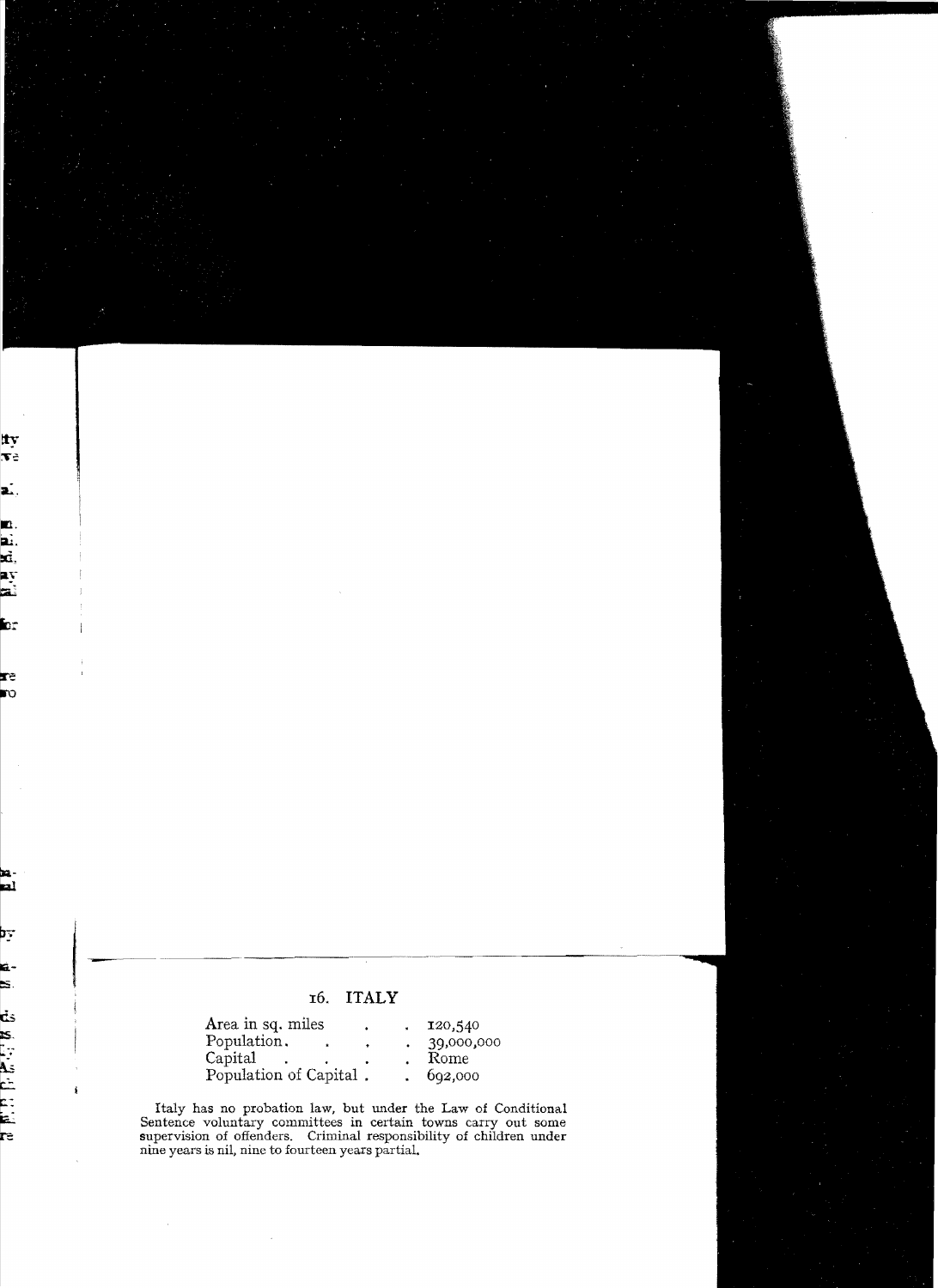,

•

No official report has yet been received, but Miss Fanny Dalmazzo, a Roman lawyer and a well-known authority on child welfare, has been kind enough to send me a letter which is included below.

Miss Dalmazzo's latest contribution to juvenile court work is contained in an admirabie brochure on "The Functioning and Results of Children's Courts in the Different Countries, with Reference to the Protection of Children moraily Abandoned." She gives concise statements concerning juvenile courts in Belgium, France, England and Spain.

Miss Dalmazzo's letter, as given below, was written in English and was dated the 8th September 1926. She says:

" I reply to your letter of the I8th August without using the form of questionnaire you sent for the reason that we have up to this date no law concerning probation.

"For juvenile offenders and for women in the case of sentences ordering imprisonment for not more than one year (for adult men up to six months only) we have the conditional condemnation *(condanna condizionale)-that* is, if their behaviour is good for the following five years, the sentence is not executed; should they commit a new crime in the meantime, the recent and the old sentence are executed. In consequence of this law, dating from I907, private committees-the idea of which was given in Italy for the first time by Miss Lucy Bartlett, who married the Italian advocate Re in Rome-have been founded in relation to juvenile offenders only, limiting their activity in Turin to the age of sixteen years, in Rome, Palermo, Genova, Napoli, up to eighteen.

The institution in Turin continues the work always directed by the founder, viz. the magistrate Giuseppe Cesare Pola, with the help of voluntary officers chosen among ladies (teachers, lady advocates) and young men. The number of offenders is about twenty in the year, two of whom perhaps are girls. The greatest number of cases require the placement of the offender in some institution (Governmental or private), because the friendship of the family is such as to be deleterious. We have no probation officers, but the lady secretary (paid) takes care of some offenders, and is in this case the most diligent of probation officers. I believe that the work in a large